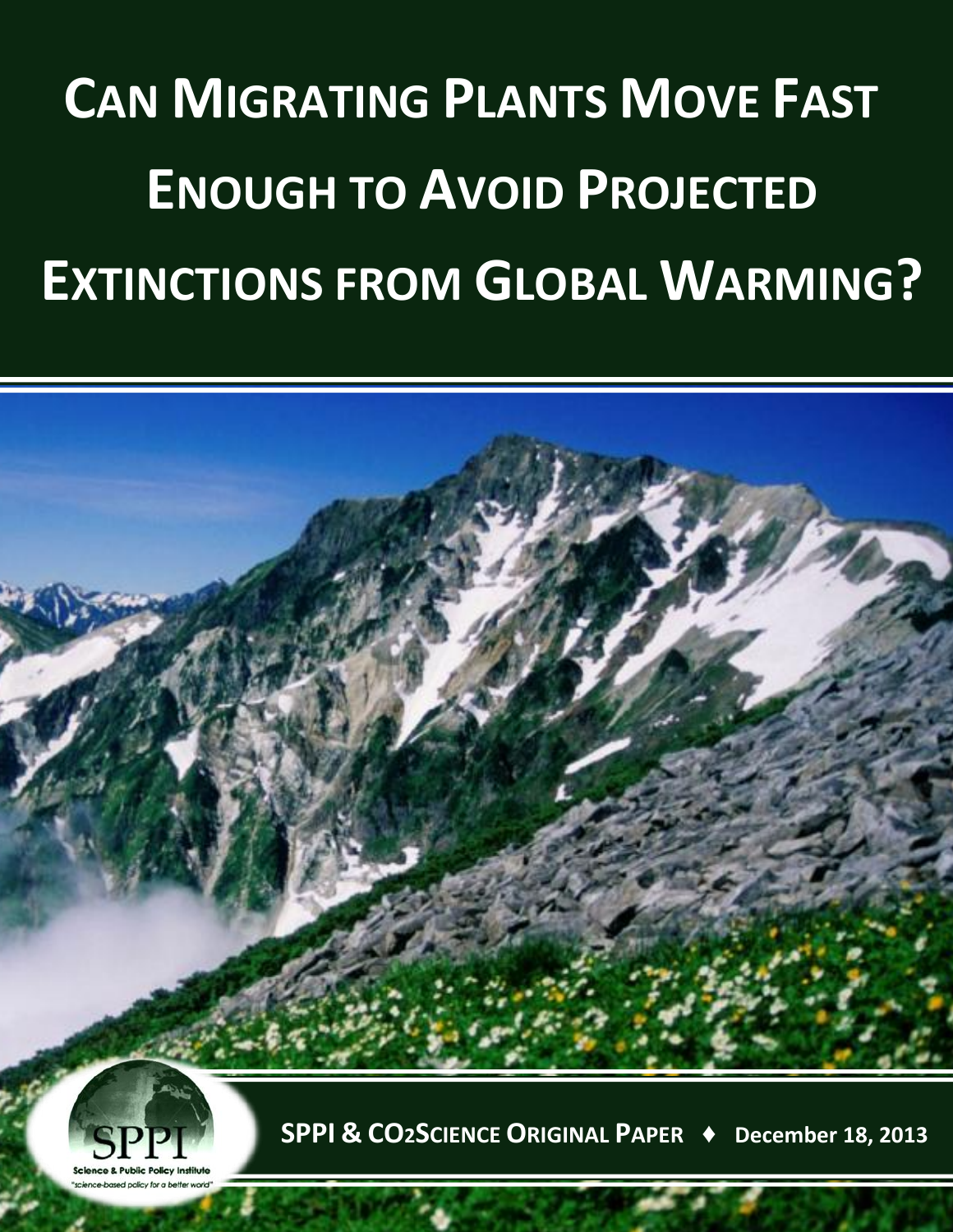## **CAN MIGRATING PLANTS MOVE FAST ENOUGH TO AVOID PROJECTED EXTINCTIONS FROM GLOBAL WARMING?**

**Citation**: Center for the Study of Carbon Dioxide and Global Change. "Can Migrating Plants Move Fast Enough to Avoid Projected Extinctions from Global Warming?" Last modified December 18, 2013. [http://www.co2science.org/subject/e/](http://www.co2science.org/subject/e/%20summaries/plantextmigrating.php) [summaries/plantextmigrating.php.](http://www.co2science.org/subject/e/%20summaries/plantextmigrating.php)

One of the great horror stories associated with predictions of CO2-induced global warming is that the warming will be so fast and furious that many species of plants will not be able to migrate towards cooler regions - poleward in latitude, or upward in elevation - at rates that are rapid enough to avoid extinction. This claim may sound logical enough ... but is it true?

In a study that goes a long way towards providing a powerful negative answer to this important question, [Cowling and Sykes \(1999\)](http://www.co2science.org/articles/V3/N16/B1.php)<sup>1</sup> conducted a review of the literature relative to the interactive effects of concurrent increases in atmospheric CO2 and air temperature on plant growth and development. While doing so, they concluded from what they learned that

"increases in CO2 from 350 to 650 ppm are estimated to result in an up to 5°C rise in Topt [plant optimal growth temperature] primarily because of a reduction in rate of photorespiration at high temperatures." And they also observed that "experiments with *Phaseolus vulgaris* exposed to low CO2 indicate that Topt can decrease by approximately 4°-5°C with a reduction in CO2 from 380 to 200 ppm," citing the work of Cowling and Sage (1998).

In light of this knowledge, it naturally follows that if the Earth did warm by a significant amount, for *whatever* reason, the best thing that could possibly happen to the planet **If the Earth did warm by a significant amount, for whatever reason, the best thing that could possibly happen to the planet would be for the air's CO2 concentration to rise concurrently, because there would then be either little need for the vegetation of the planet to migrate to cooler regions, or the required rate of migration and/or distance of travel would be much reduced from what overly-simplistic coupled climate-biology models have suggested.**

would be for the air's CO2 concentration to rise concurrently, or shortly thereafter; because there would then be either little need for the vegetation of the planet to migrate to cooler regions, or the required rate of migration and/or distance of travel would be much reduced from what overly-simplistic coupled climate-biology models have suggested. As the air

 $\overline{a}$ 1 http://www.co2science.org/articles/V3/N16/B1.php.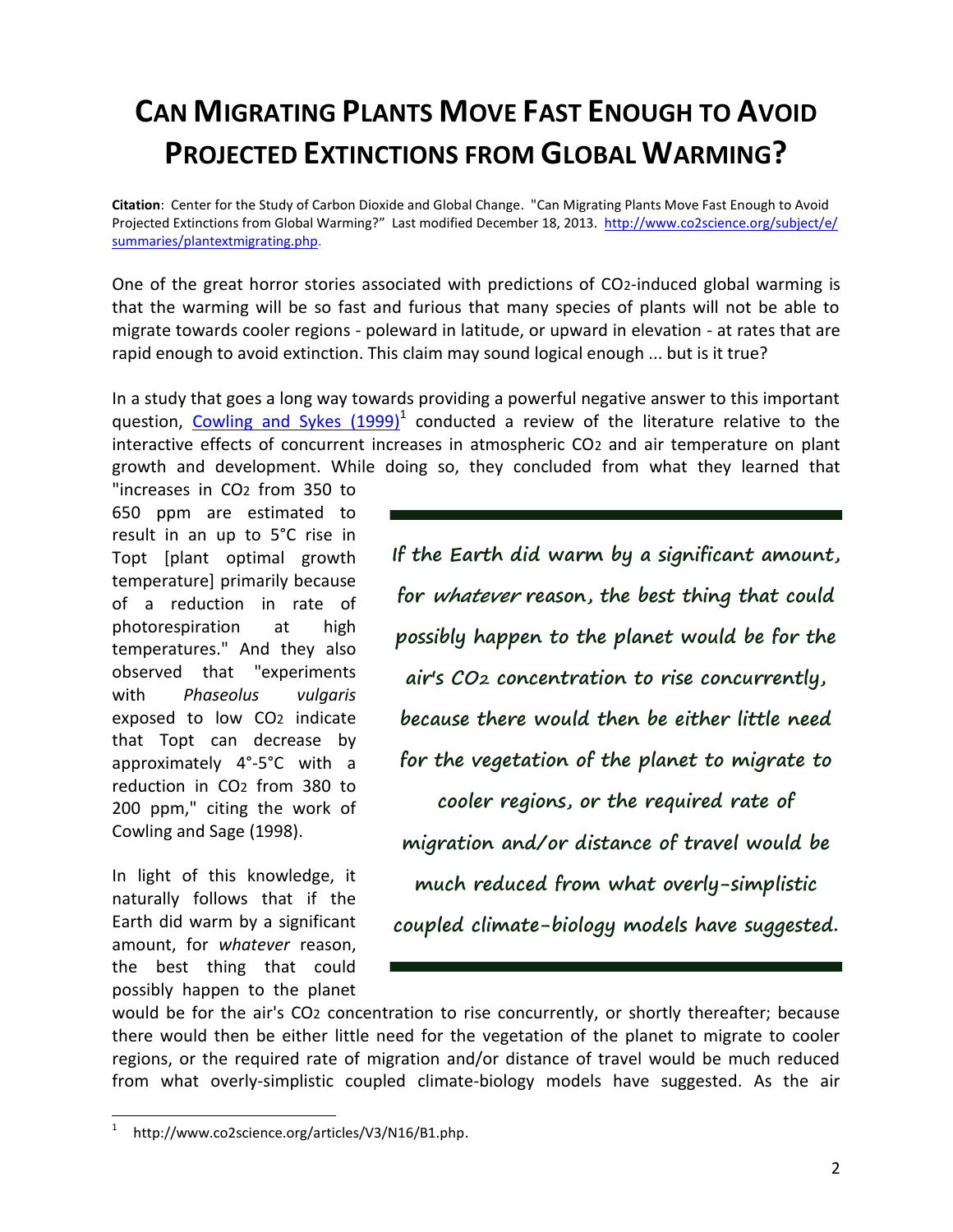temperature rose higher and higher, for example, so also would the temperature at which most plants function at their optimum rise higher and higher; and they would thus maintain the capability to grow and successfully reproduce in close proximity to where they grew when the air temperature first began to rise.

Interestingly, this is *exactly* how nature appears to operate during and after a glacial-tointerglacial transition. In response to the air temperature increase experienced in going from a glacial to an interglacial period, Earth's atmospheric CO2 concentration has typically risen by an amount sufficient to enable Earth's plants to successfully cope with the warming of the globe; for the work of Cowling and Sage (1998) indicates that a typical 180-ppm rise in atmospheric CO2 concentration from a base level characteristic of glacial conditions can raise plant optimum growth temperature by about 4°-5°C, which is the degree of temperature increase that is typically experienced during most glacial terminations. Indeed, with respect to the global warming that occurred at the end of the Younger Dryas (~13,000 to 11,500 years ago), [Vegas-](http://www.co2science.org/articles/V15/N9/EDIT.php)[Vilarrubia](http://www.co2science.org/articles/V15/N9/EDIT.php) et al. (2011)<sup>2</sup> have noted that it is one of the more powerful analogues of projected future global warming "because both magnitude and rates of change parallel those predicted for the present century." And although this prior real-world transformation "seems to have consisted of ecological reorganizations and changes in community composition because of differential species migration patterns and rates," the four researchers correctly pointed out

that "so far, it has not been possible to associate large-scale extinctions to the Younger Dryas climatic reversal." Thus, rather than a model-inspired increase in atmospheric CO2 triggering catastrophic changes in climate, real-world data from the past suggest that rising atmospheric CO2 will help plants *avoid* climaticinduced extinctions.

Additional support for this thesis comes from the study of [Cannariato](http://www.co2science.org/articles/V2/N6/C4.php) *et al*.  $(1999)^3$  $(1999)^3$ , who investigated the character, magnitude and speed of biotic responses of benthic foraminifera to millennial-scale climate oscillations reconstructed from

**Rather than a model-inspired increase in atmospheric CO2 triggering catastrophic changes in climate, realworld data from the past suggest that rising atmospheric CO2 will help plants avoid climatic-induced extinctions.**

data obtained from a northeast Pacific Ocean sediment core that extended back in time some 60,000 years. This history revealed a number of rapid climatic switches throughout the course of the record, representing periods of what they called "extreme environmental variability." However, they reported that no extinctions were observed, and that the benthic ecosystems "appear to be both resilient and robust in response to rapid and often extreme [changes in] environmental conditions." In addition, they reported that faunal turnovers occurred within *decades* throughout the record "without extinction or speciation," which led them to conclude that "broad segments of the biosphere are well adapted to rapid climate change."

 $\overline{a}$ 

<sup>2</sup> http://www.co2science.org/articles/V15/N9/EDIT.php.

<sup>3</sup> http://www.co2science.org/articles/V2/N6/C4.php.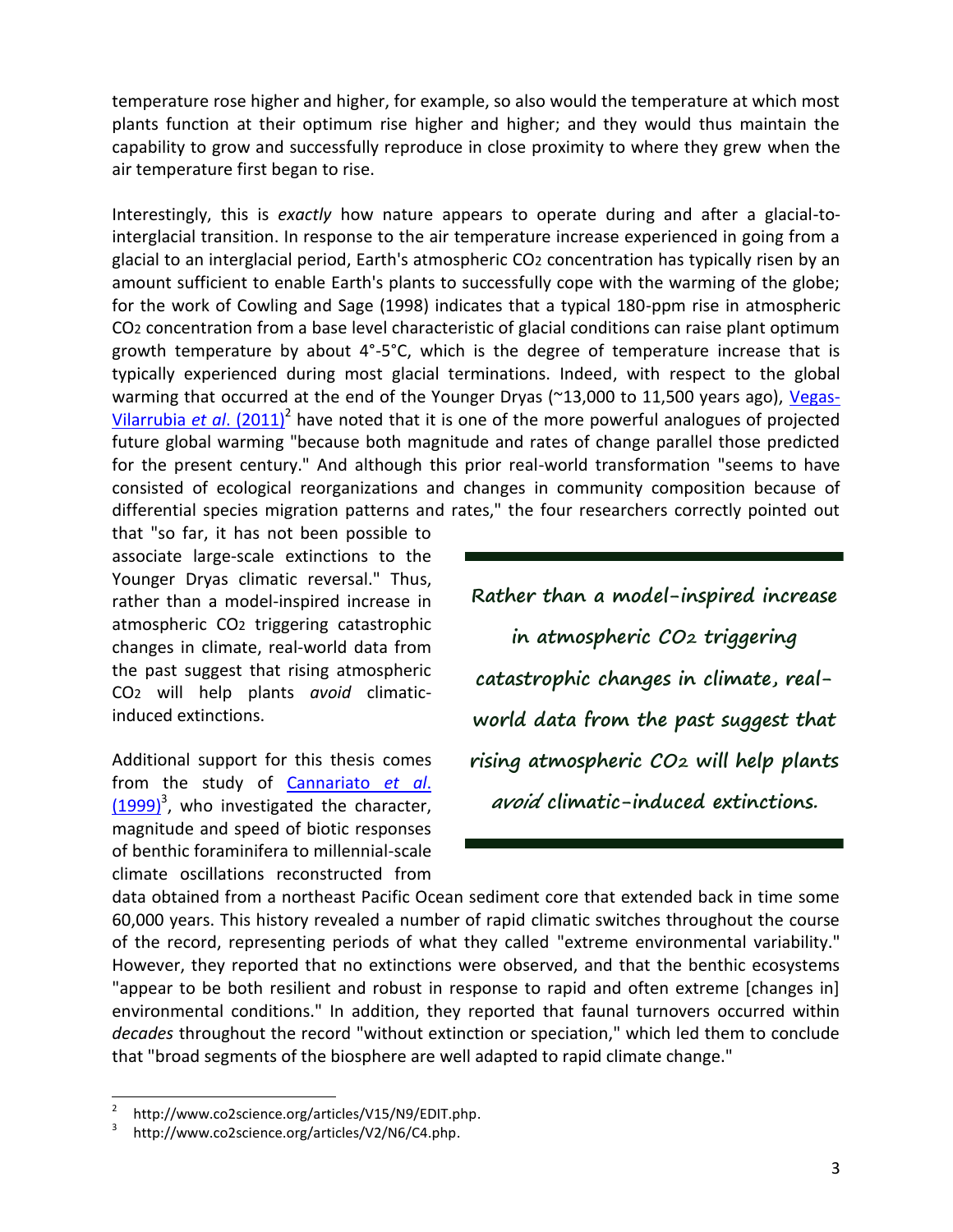Examining an even longer period of time was *Allen et al.* (1999)<sup>4</sup>, who analyzed sediment cores from a lake in southern Italy and from the Mediterranean Sea and developed high-resolution climate and vegetation datasets for this region covering the last 102,000 years. Their efforts similarly revealed that rapid changes in vegetation correlated well with rapid changes in climate, such that *complete shifts* in natural ecosystems would sometimes occur over periods of less than 200 years. They also found that over the warmest portion of the record (the Holocene), the total organic carbon content of the vegetation reached its highest level, more than doubling values experienced over the rest of the record, and that during the more productive woody-plant period of the Holocene, the increased vegetative cover also led to less soil erosion. Thus, they too discovered that the biosphere can - *and does* - respond to rapid changes in climate. Indeed, the fifteen researchers stated that "the biosphere was a full participant in these rapid fluctuations, contrary to widely held views that vegetation is unable to change with such rapidity." In fact, they learned that *warmer* was always *better* in terms of vegetative productivity.

Other studies from around the globe have continued to demonstrate the *un*likelihood of warming-induced plant extinctions based on more modern data. In July/August of 2003, for example, *[Walther](http://www.co2science.org/articles/V9/N48/B1.php) et al.* (2005)<sup>5</sup> resurveyed the floristic composition of the uppermost ten meters of ten mountain summits in the Swiss Alps, applying the same methodology used in earlier surveys of the same mountain tops by Rubel (1912), which was conducted in 1905, and

Hofer (1992), which was conducted in 1985, so that their analyses covered the bulk of the Little Ice Age-to-Current Warm Period transition (1905-2003), which warming is claimed by climate alarmists to have been *unprecedented over the past millennium or more* in terms of both the *rate* of temperature rise and the *level* to which Earth's temperature rose.

These studies revealed that whereas the mean increase in species numbers recorded by Hofer (1992) for the time interval 1905 to 1985 was 86%, "species numbers recorded in 2003 were generally more than double (138%) compared to the results by Rubel (1912) and 26% higher than those reported by Hofer (1992)." Put another way, Walther *et al*. stated that "the rate of change in species richness (3.7 species per decade) was significantly greater in the later period compared to the Hofer resurvey (1.3

**In spite of the apparent reasonableness of the global warming extinction hypothesis, Walther et al. could find no sign of this dire predicted consequence over an entire century of supposedly unprecedented warming in the Swiss Alps.**

species per decade)." In addition, they said "the observed increase in species numbers does not entail the replacement of high alpine specialists by species from lower altitudes, but rather has led to an enrichment of the overall summit plant diversity." Consequently, and in spite of the

 $\overline{a}$ 

<sup>4</sup> http://www.co2science.org/articles/V2/N18/C2.php.

<sup>5</sup> http://www.co2science.org/articles/V9/N48/B1.php.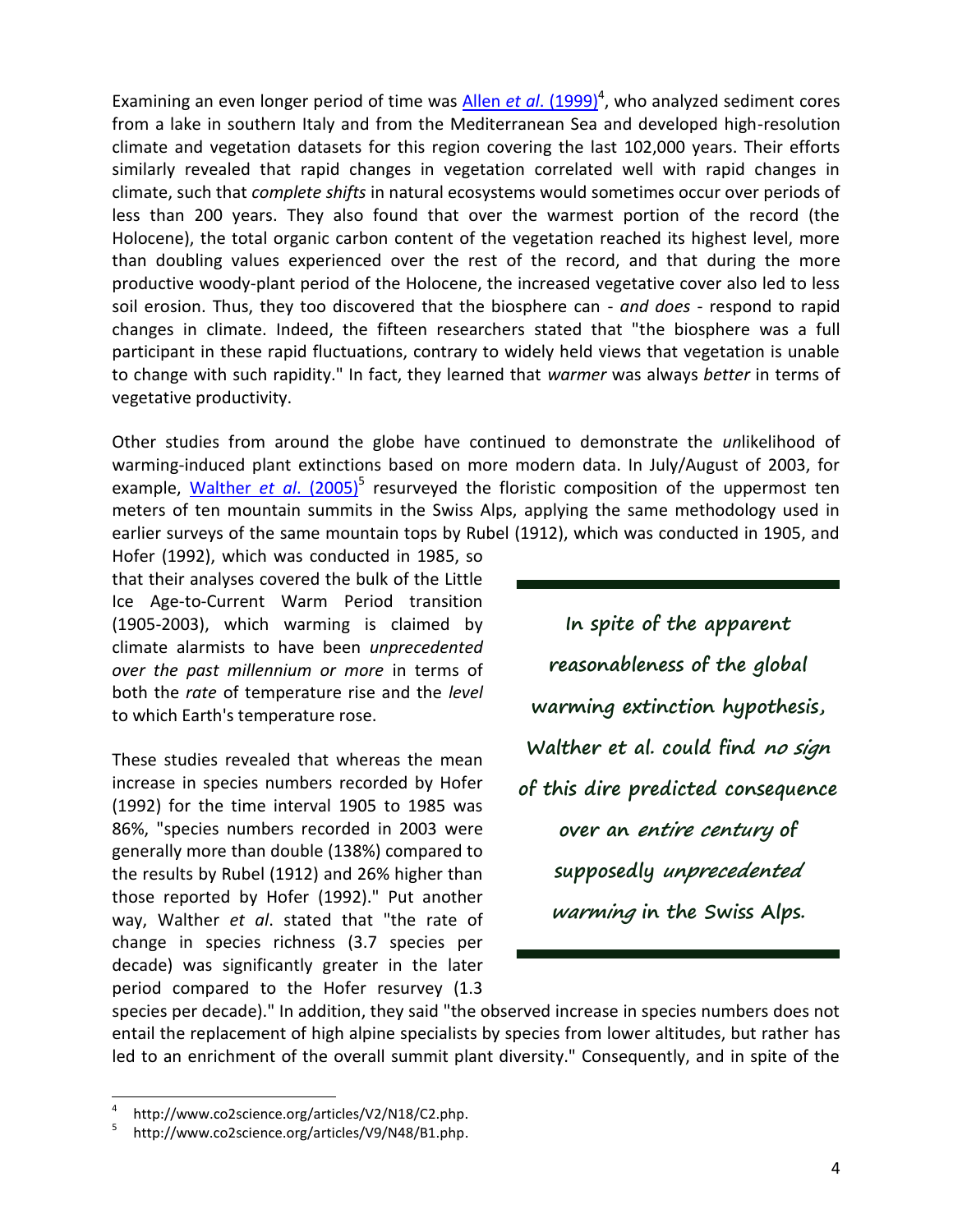apparent reasonableness of the global warming extinction hypothesis, whereby high-altitude species are expected to be "squeezed out of existence" - or "pushed off the planet," as NASA's James Hansen once described it - by other species migrating upwards from lower altitudes to escape the increasing stress of rising temperatures, Walther *et al*. could find *no sign* of this dire predicted consequence over an *entire century* of supposedly *unprecedented warming* in the Swiss Alps.

Also working in a high mountain region was *[Kullman \(2007\)](http://www.co2science.org/articles/V10/N27/B1.php)*<sup>6</sup>, who analyzed the changing behavior of alpine and subalpine plants, together with shifts in their geographical patterns over the past century (when air temperatures rose by about 1°C in the Scandes of west-central Sweden), based on "repeat photography, individual age determinations and analyses of permanent plots." This work revealed that "at all levels, from trees to tiny herbs, and from high to low altitudes," as he described it, "the results converge to indicate a causal association between temperature rise and biotic evolution," indicating that "this appears to be an ecosystem on the brink of profound and imminent transformation."

More specifically, Kullman reported that treeline advance since the early 20th century varied between 75 and 130 meters, depending on species and site, and that subalpine and alpine plant species had shifted upslope by an average of 200 meters. In addition, he reported that

"present-day repetitions of floristic inventories on two alpine mountain summits reveal increases in plant species richness of 58 and 67%, respectively, since the early 1950s," and, most importantly, that "no species have yet become extinct from the highest elevations." Last of all, he indicated that his results "converge with observations in other high-mountain regions worldwide," citing the studies of Grabherr *et al*. (1994), Keller *et al*. (2000), Kullman (2002), Virtanen *et al*. (2003), Klanderud and Birks (2003), Walther *et al*. (2005) and Lacoul and Freedman (2006).

In concluding, therefore, Kullman wrote that the rapidity with which

 $\overline{a}$ 

**Results demonstrated the tremendous capacity for Earth's vegetation to rapidly respond to climate change in dramatic ways that need not result in species extinctions, but that can lead to huge increases in ecosystem species richness, which is typically considered to be a desirable property of vegetative assemblages.**

the observed ecosystem transformations had occurred "contrasts with earlier assumptions and theoretical generalizations, stressing significant time-lags or inertial adaptations to changed climatic conditions." Indeed, his results demonstrated the tremendous capacity for Earth's vegetation to rapidly respond to climate change in dramatic ways that need *not* result in

<sup>6</sup> http://www.co2science.org/articles/V10/N27/B1.php.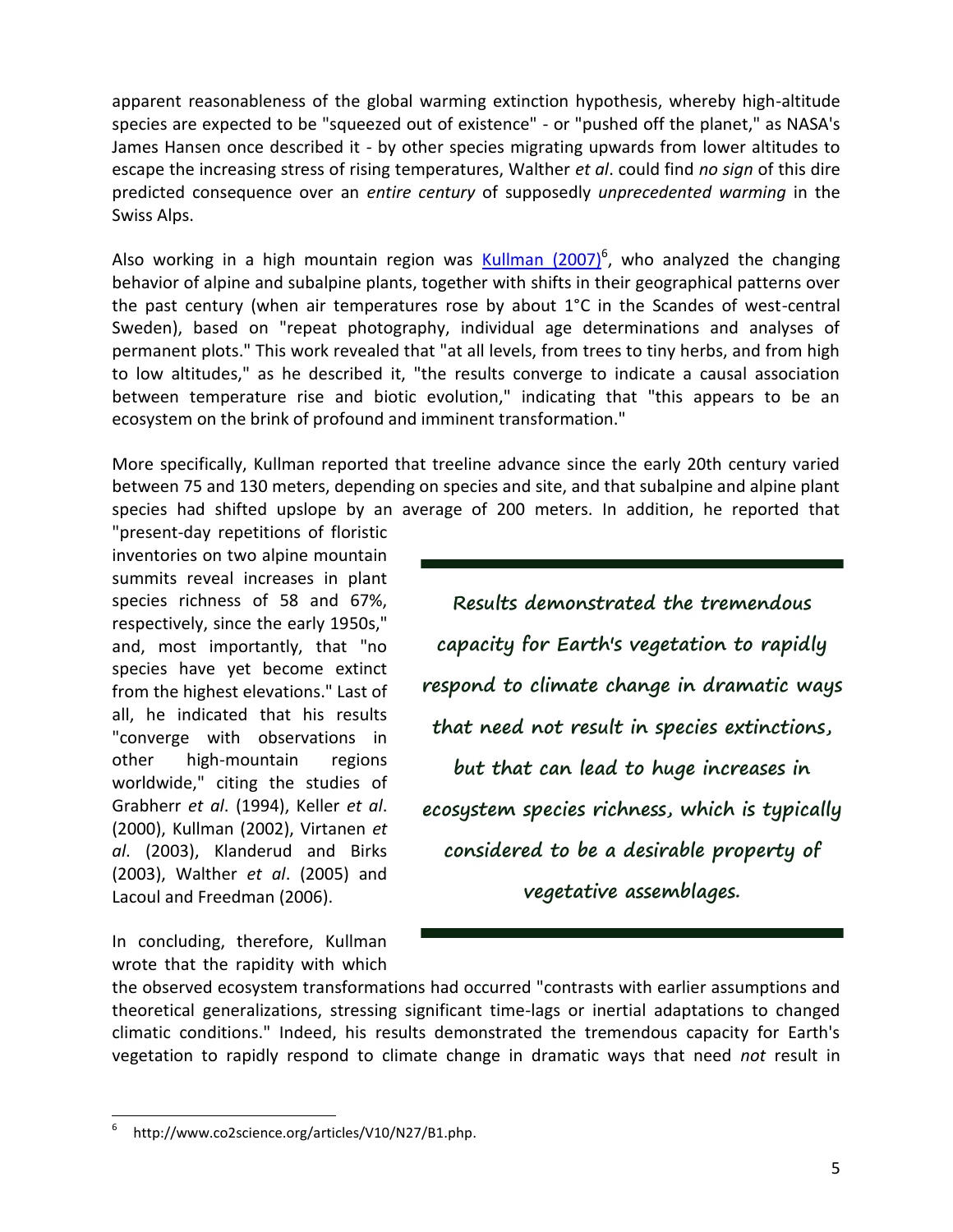species extinctions, but that can lead to *huge increases* in ecosystem species *richness*, which is typically considered to be a desirable property of vegetative assemblages.

Three years later, Kullman reaffirmed his findings in additional works (Kullman, 2010a, 2010b, 2010c). In one of them [\(Kullman, 2010b](http://www.co2science.org/articles/V14/N10/B2.php)<sup>7</sup>), he described how the post-Little Ice Age warming had, at long last, broken the back of "a multi-millennial trend of plant cover retrogression" and "floristic and faunal impoverishment, all imposed by progressive and deterministic neoglacial climate cooling." And as a result, he said that "alpine plant life is proliferating, biodiversity is on the rise and the mountain world appears more productive and inviting than ever."

Similar observations led Kullman to conclude - in yet another paper [\(Kullman, 2010c](http://www.co2science.org/articles/V14/N11/EDIT.php)<sup>8</sup>) - that "the alpine flora appears to be more adaptive and responsive to climate change than generally believed," and that "overall, a richer, greener and more productive alpine world has emerged in the wake of the recent climate warming episode (Kullman, 2010a, 2010b)." And he made it very clear that "in contrast to model predictions, no single alpine plant species has become extinct, neither in Scandinavia nor in any other part of the world in response to climate warming over the past century" (Kullman, 2010b), *citing*, in addition to his own prior studies, the work of Pauli *et al*. (2001, 2007), Theurillat and Guisan (2001), and Birks (2008). As for the future, Kullman opined that "continued modest warming over the present century will likely be beneficial to alpine biodiversity, geological stability, resilience, sustainable reindeer husbandry and aesthetic landscape qualities" (Kullman, 2010b).

Another research team working in Switzerland was that of [Holzinger](http://www.co2science.org/articles/V11/N39/B1.php) et al. (2008)<sup>9</sup>, who revisited areas of twelve mountains having summits located between elevations of 2844 and 3006 meters in the canton of Grisons. In 2004 they made complete inventories of all vascular plant species they encountered, which they compared with similar inventories made by other researchers in 1885, 1898, 1912, 1913 and 1958, following the ascension paths of the earlier investigators "as accurately as possible." As for *climate*, the four researchers reported that mean summer temperatures in the studied region increased by at least 0.6°C between the time of the first study and the one they conducted in in 2004.

The plant upward migration rates detected by Holzinger *et al*. (2008) were on the order of several meters per decade; and their data suggested that vascular plant species richness increased by 11% per decade over the last 120 years on the mountain *summits* (defined as the upper 15 meters of the mountains) in the alpine-nival ecotone. This finding, in their words, "agrees well with other investigations from the Alps, where similar changes have been detected (Grabherr *et al*., 1994; Pauli *et al*., 2001; Camenisch, 2002; Walther, 2003; Walther *et al*., 2005)." And with respect to the ominous prediction of "the extinction of a considerable number of high-alpine species" within "the context of climate warming," they thus concluded that this "outstanding threat for species to become out-competed 'beyond the summits' can neither be confirmed nor rejected with our data," suggesting that the threat may not be quite as "outstanding" as what climate alarmists have typically made it out to be.

 $\overline{a}$ 

<sup>7</sup> http://www.co2science.org/articles/V14/N10/B2.php.

<sup>8</sup> http://www.co2science.org/articles/V14/N11/EDIT.php.

<sup>9</sup> http://www.co2science.org/articles/V11/N39/B1.php.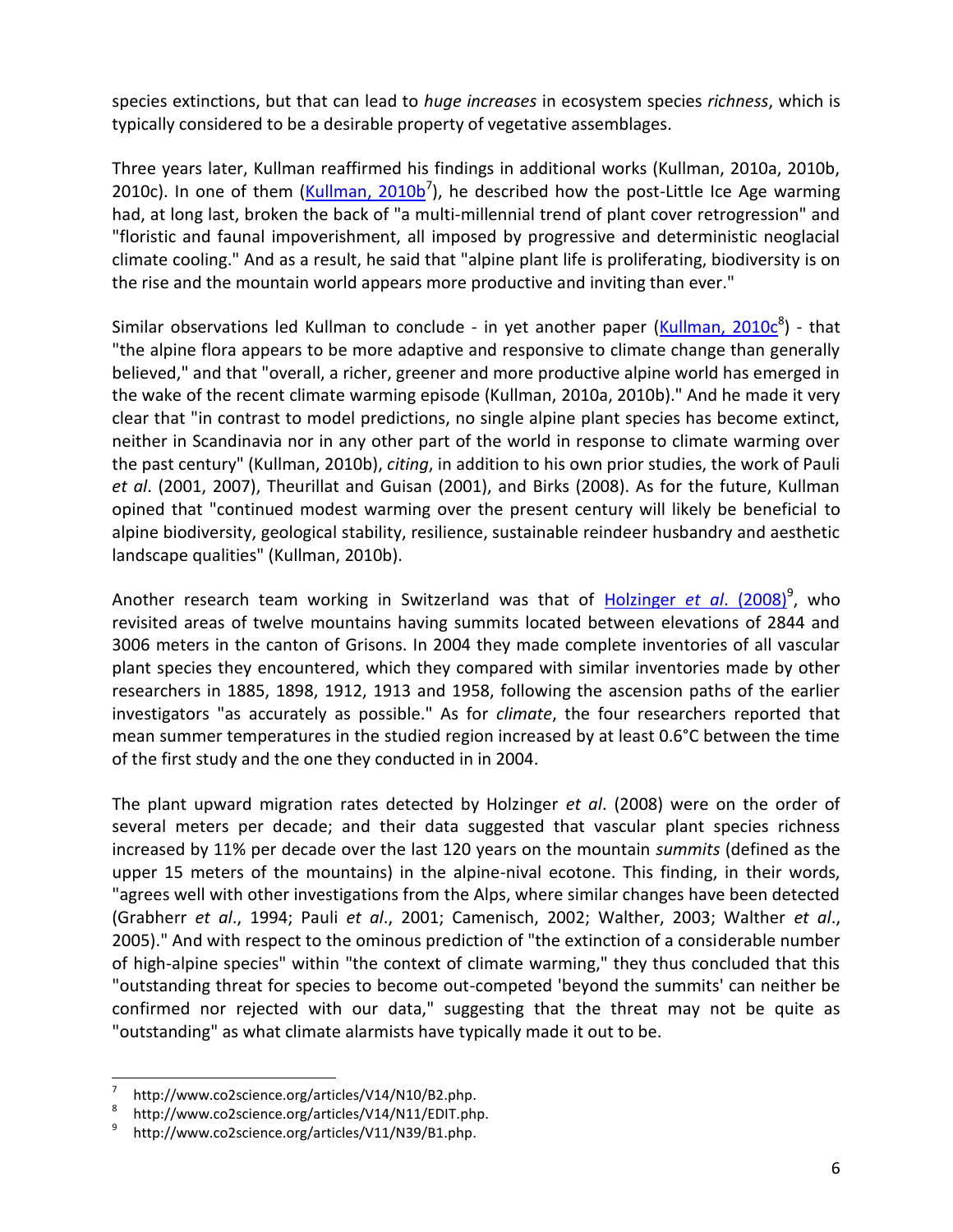In one final alpine region study, [Erschbamer](http://www.co2science.org/articles/V12/N39/B3.php) *et al.* (2009)<sup>10</sup> documented and analyzed changes (from 2001 to 2006) in plant species number, frequency and composition along an altitudinal gradient crossing four summits from the treeline ecotone to the subnival zone in the South Alps (Dolomites, Italy), where minimum temperatures increased by 1.1-2.0°C during the past century with a marked rise over the last decades. And what did they find?

In the words of the four researchers, "after five years, a re-visitation of the summit areas revealed a considerable increase of species richness at the upper alpine and subnival zone (10% and 9%, respectively) and relatively modest increases at the lower alpine zone and the treeline ecotone (3% and 1%, respectively)." In addition, with respect to threats of extinction, they reported that "during the last five years, the endemic species of the research area were hardly affected," while "at the highest summit, one endemic species was even among the newcomers." And given such findings, the Austrian scientists concluded that "at least in short to medium time scales, the southern alpine endemics of the study area should not be seriously endangered."

Moving down somewhat in elevation and climate from that experienced in alpine regions. Kelly and Goulden  $(2008)^{11}$  compared two vegetation surveys (one made in 1977 and the other in 2006-2007) of the Deep Canyon Transect in Southern California's (USA) Santa Rosa Mountains

that spans several plant communities and climates, rising from an elevation of 244 meters to 2560 meters over a distance of 16 km, while "climbing through desert scrub, pinyon-juniper woodland, chaparral shrubland, and conifer forest." In doing so, they found that "the average elevation of the dominant plant species rose by  $\approx$ 65 meters," when the 30-year mean temperature measured at seven stations around Deep Canyon rose by 0.41°C between 1947-1976 and 1977-2006, and when the same metric rose by 0.63°C in the

**As a result of these findings, they concluded that "surprisingly rapid shifts in the distribution of plants can be expected with climate change."**

climate regions straddled by the transect, and by 0.77°C at the two weather stations nearest Deep Canyon. As a result of these findings, therefore, they concluded that "surprisingly rapid shifts in the distribution of plants can be expected with climate change."

Concentrating their efforts on the Svalbard Archipelago - the islands of which were almost entirely glaciated during the last glacial maximum of 20,000 years ago (which phenomenon excluded the contemporaneous survival of "most, if not all, species") - Alsos *et al.* (2007)<sup>12</sup> analyzed DNA fingerprinting (amplified fragment-length polymorphism) of 4439 samples from most of the geographic ranges of nine plant species native to the Arctic, after which they used the genetic data thereby obtained to reconstruct past plant colonization patterns. More specifically, they "determined the frequency of effective long-distance dispersal events,

 $10\,$ <sup>10</sup> http://www.co2science.org/articles/V12/N39/B3.php.<br><sup>11</sup> http://www.co2science.org/articles/V11/N41/B1.php

http://www.co2science.org/articles/V11/N41/B1.php.

<sup>12</sup> http://www.co2science.org/articles/V10/N38/B1.php.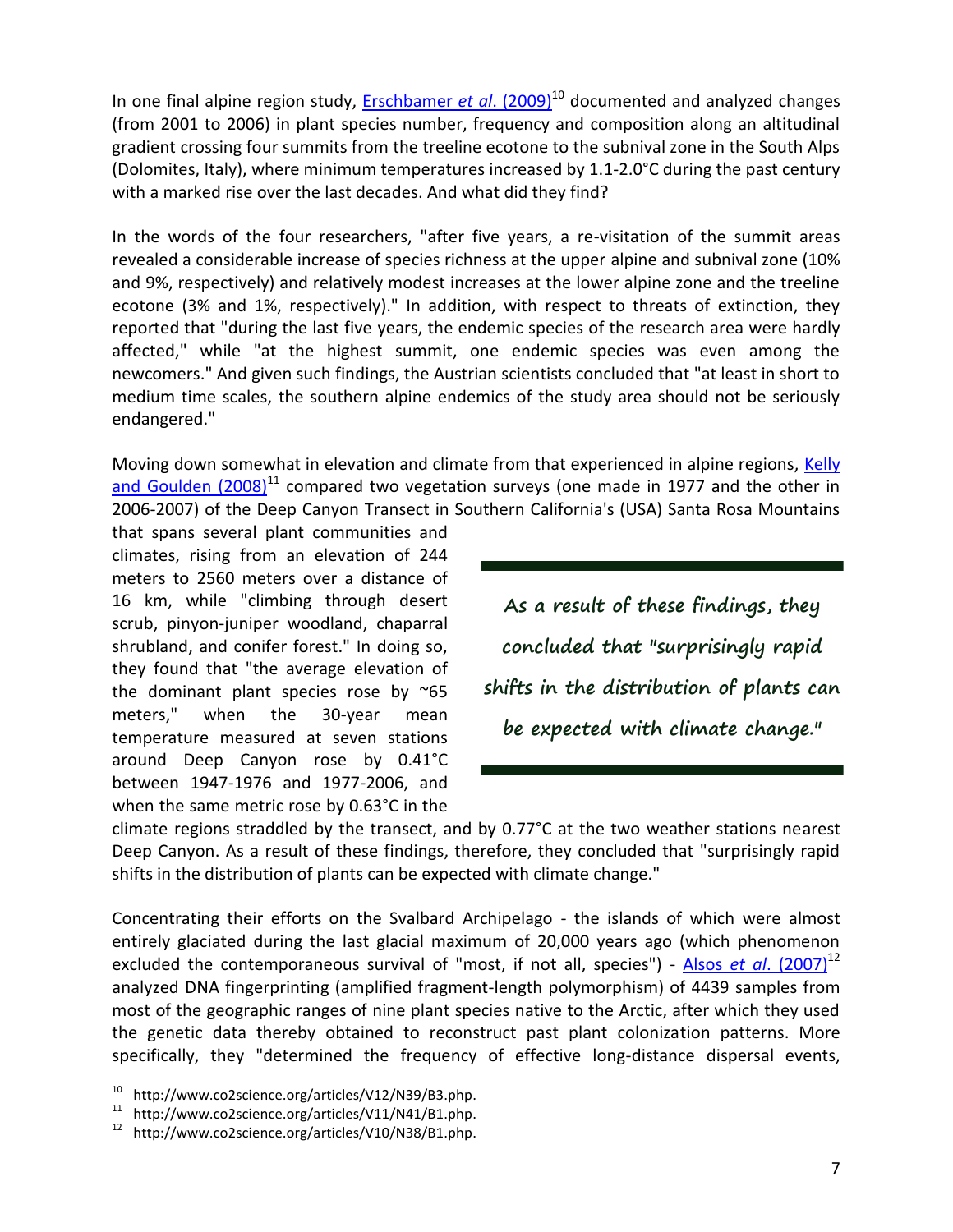identified the source areas, and assessed whether dispersal ability is more limiting than establishment in a new area."

This work revealed, in the words of the nine researchers, that long-distance colonization of the Svalbard Archipelago "has occurred repeatedly and from several source regions," with probable propagule dispersal vectors being "wind, drift wood and drifting sea ice, birds, and mammals." In addition, they found that "the genetic effect of restricted colonization was strongly correlated with the temperature requirements of the species, indicating that establishment limits distribution more than dispersal."

Given the likelihood that dispersal mechanisms in existence during the early and mid-Holocene (i.e., from 9500 to 4000 years Before Present, when Alsos *et al*. report "the climate was 1 to 2°C warmer than today") are probably "still operating," as they described it, they went on to conclude that "Arctic species seem to be able to track their potential niche and that unlimited dispersal models may be appropriate to estimate long-term range shifts for Arctic regions." In other words, getting viable plant propagules to Arctic lands made newly-suitable for plant growth by global warming - no matter how rapid that warming might have been - appears not to have been a problem, which means that as soon as new Arctic lands are capable of supporting the growth and reproduction of various plants, *they will do so*.

Also working on an island, Le Roux and McGeoch  $(2008)^{13}$  examined patterns of altitudinal range changes in the totality of the native vascular flora of sub-Antarctic Marion Island (46°54'S, 37°45'E) in the southern Indian Ocean, which warmed by 1.2°C between 1965 and 2003. The work of these South African researchers revealed that between 1966 and 2006, there was "a rapid expansion in altitudinal range," with species expanding their upper elevational boundaries by an average of 70 meters. And *because*, as they described it, "the observed upslope expansion was not matched by a similar change in lower range boundaries," they emphasized the fact that "the flora of Marion Island has undergone range expansion rather than a range shift." In addition, they appropriately noted that "the expansion of species distributions along their cooler boundaries in response to rising temperatures appears to be a consistent biological consequence of recent climate warming," citing references to several other studies that have observed the same type of response.

Another consequence of the *stability of lower range boundaries* together with *expanding upper range boundaries* is that there is a *greater overlapping of ranges*, resulting in greater local *biodiversity* everywhere up and down various altitudinal transects of the island. And as a further consequence of *this* fact, Le Roux and McGeoch reported that "the present species composition of communities at higher altitudes is not an analogue of past community composition at lower altitudes, but rather constitutes a historically unique combination of species," or what could be termed a "brave new world" that is significantly *richer* - ecologically speaking - than that of the old one.

As for why plants in the real world would tend to behave in the manner demonstrated above, i.e., undergo a *proliferation*, as opposed to *extinction* of species, as both atmospheric

 $\overline{a}$ http://www.co2science.org/articles/V12/N12/EDIT.php.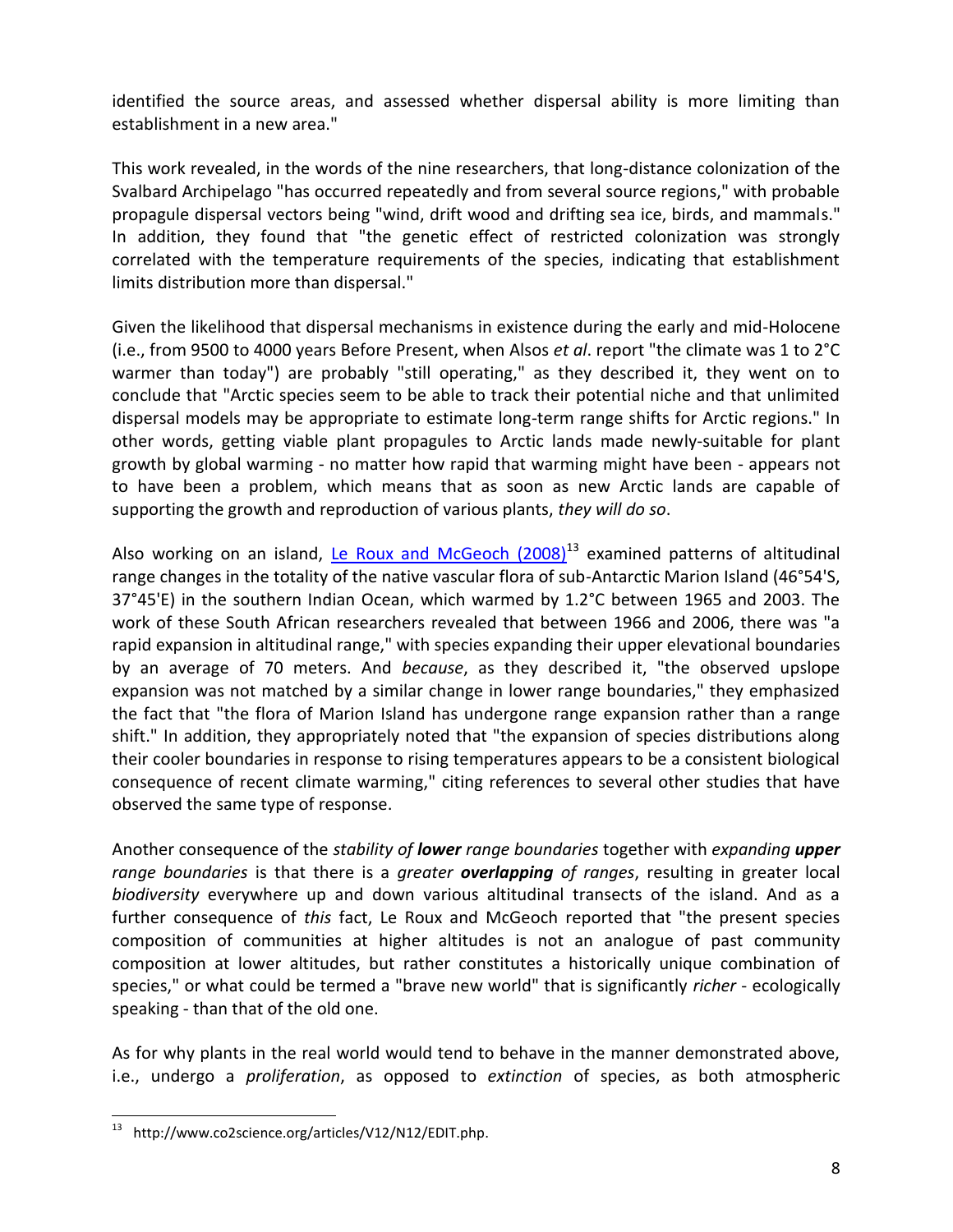temperature and CO2 concentration rise, some insight can be gleaned from the work of [Stocklin](http://www.co2science.org/articles/V13/N7/B3.php)  et al[. \(2009\)](http://www.co2science.org/articles/V13/N7/B3.php)<sup>14</sup>. Working in the Swiss Alps, this group of researchers studied the consequences of the highly structured alpine landscape for evolutionary processes in four different plants (*Epilobium fleischeri*, *Geum reptans*, *Campanula thyrsoides* and *Poa alpina*), testing for whether genetic diversity *within* their populations was related to altitude and land use, while simultaneously seeking to determine whether genetic differentiation *among* populations was more related to different land use or to geographic distances.

According to the three Swiss scientists, the results indicated that *within*-population genetic diversity of the four species was high and mostly not related to altitude or population size. They also found that genetic differentiation *among* populations was pronounced and strongly increasing with distance, implying "considerable genetic drift among populations of alpine

plants." Based on these findings, as well as the observations of others, Stocklin *et al*. concluded that "phenotypic plasticity is particularly pronounced in alpine plants," and that "because of the high heterogeneity of the alpine landscape, the pronounced capacity of a single genotype to exhibit variable phenotypes is a clear advantage for the persistence and survival of alpine plants." Hence, they stated that "the evolutionary potential to respond to global change is mostly intact in alpine plants, even at high altitude." And these results make it much easier to understand *why* even in the face of significant 20th-century global warming - there have been no species of plants that have been observed to have been *pushed off the planet*, especially in alpine regions.

Another view of why the climate-alarmist extinction-based hypothesis is way off-base was described in an invited paper in *Quaternary Science Reviews* by [Vegas-](http://www.co2science.org/articles/V15/N9/EDIT.php)[Vilarrubia](http://www.co2science.org/articles/V15/N9/EDIT.php) *et al.* (2011)<sup>15</sup>, who said that "current extinction estimates for the nearfuture should be revised in light of **The evolutionary potential to respond to global change is mostly intact in alpine plants, even at high altitude.** 

## **8003**

**These results make it much easier to understand why - even in the face of significant 20th-century global warming - there have been no species of plants that have been observed to have been pushed off the planet, especially in alpine regions.**

palaeoecological information," which in their view, "shows that spatial reorganizations and persistence in suitable microrefugia have been more common than extinction during the Quaternary." And as a result of this fact, the four researchers concluded that "an interesting

 $\overline{a}$ http://www.co2science.org/articles/V13/N7/B3.php.

<sup>15</sup> http://www.co2science.org/articles/V15/N9/EDIT.php.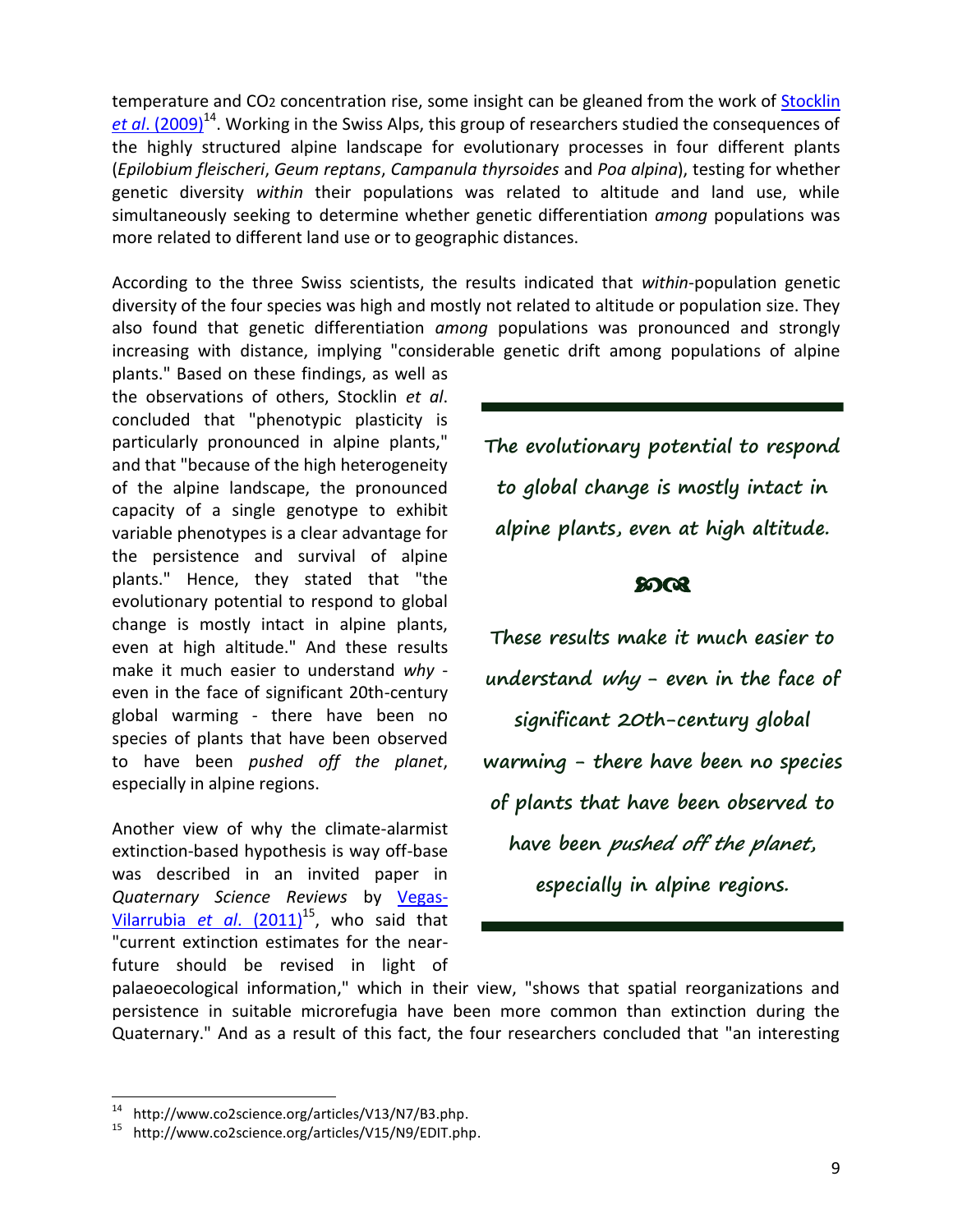consequence is the possibility of new unknown species combinations with no modern analogues."

Two phenomena that come into play in these ecosystem transformations, according to the Spanish scientists, are *acclimation* and *adaptation*, "with the first relying on phenotypic plasticity and the second involving genetic changes of potential evolutionary significance," which have been proposed as "possible reactions to future global warming and as alternatives to extinction by habitat loss." And as a result of these and other considerations, Vegas-Vilarrubia *et al*. noted that "some authors propose that spatial reorganizations without extinction will be the dominant biotic response to the near-future global changes." But they indicated that "it is also possible that ecosystems never attain equilibrium," and that "transient states perpetuate because of the recurrent action of environmental change." In fact, they suggested that one of the main lessons to be learned from these considerations is that ecosystems may express their resilience when confronted with environmental shifts by attaining several possible equilibrium states, as manifested in changes in biodiversity and/or composition, without losing their ecological functions."

In another impressive and enlightening review of the subject from the same time period, Willis and MacDonald  $(2011)^{16}$  began by noting that key research efforts have focused on extinction scenarios derived from "a suite of predictive species distribution models (e.g., Guisan and Thuiller, 2005)" - which are most often referred to as *bioclimatic envelope models* - that "predict current and future range shifts and estimate the distances and rates of movement

required for species to track the changes in climate and move into suitable new climate space." And they wrote that one of the most-cited studies of this type - that of Thomas *et al*. (2004) - "predicts that, on the basis of mid-range climatic warming scenarios for 2050, up to 37% of plant species globally will be committed to extinction owing to lack of suitable climate space."

In contrast, Willis and MacDonald wrote that "biotic adaptation to climate change has been considered much less frequently." And this phenomenon - which is sometimes referred to as *evolutionary resilience* -

 $\overline{a}$ 

**It is important to note that this approach, in contrast to the approach typically used by climate alarmists, relies on empirical (as opposed to theoretical) data-based (as opposed to model-based), reconstructions (as opposed to projections) of the past (as opposed to the future).**

they described as "the ability of populations to persist in their current location and to undergo evolutionary adaptation in response to changing environmental conditions," citing Sgro *et al*. (2010). In addition, they noted that this approach to the subject "recognizes that ongoing

<sup>&</sup>lt;sup>16</sup> http://www.co2science.org/articles/V15/N24/EDIT.php.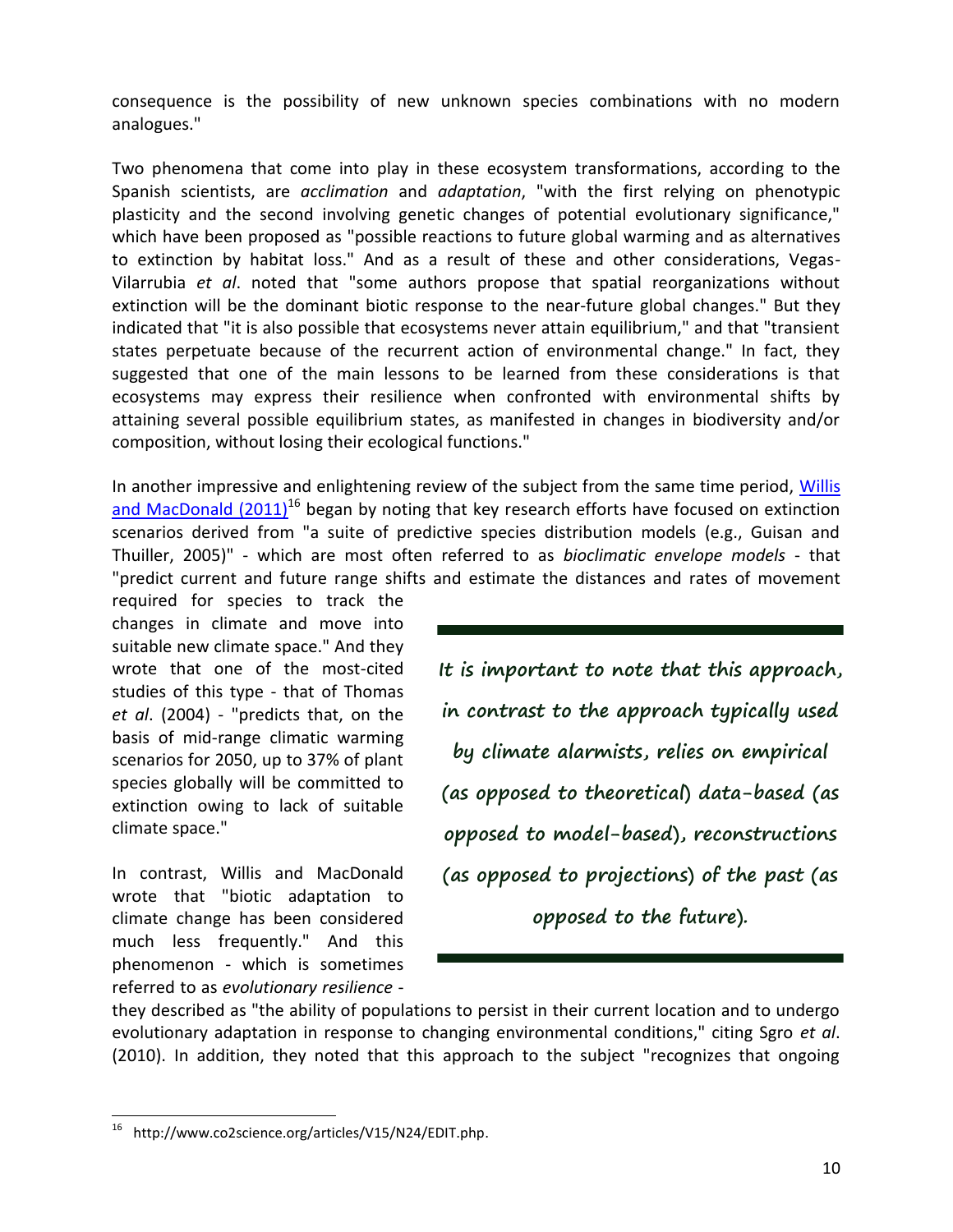change is the norm in nature and one of the dynamic processes that generates and maintains biodiversity patterns and processes," citing MacDonald *et al*. (2008) and Willis *et al*. (2009).

The aim of Willis and MacDonald's review, therefore, was to examine the effects of significant and rapid warming on earth's plants during several previous intervals of the planet's climatic history that were as warm as, or even warmer than, what climate alarmists typically predict for the next century. These intervals included the Paleocene-Eocene Thermal Maximum, the Eocene climatic optimum, the mid-Pliocene warm interval, the Eemian interglacial, and the Holocene. And it is important to note that this approach, in contrast to the approach typically used by climate alarmists, relies on *empirical* (as opposed to theoretical) *data-based* (as opposed to model-based), *reconstructions* (as opposed to projections) *of the past* (as opposed to the future).

And what were the primary findings of the two researchers?

As they described them, "persistence and range shifts (migrations) seem to have been the predominant terrestrial biotic response (mainly of plants) to warmer intervals in Earth's history," while "the same responses also appear to have occurred during intervals of rapid climate change." In addition, they made a strong point of noting that "evidence for global extinctions or extinctions resulting from reduction of population sizes on the scale predicted for the next century owing to loss of suitable climate space (Thomas *et al*., 2004) is not apparent." In fact, they stated that sometimes an actual *increase* in local biodiversity has been observed.

Shortly thereafter, [Feurdean](http://www.co2science.org/articles/V15/N26/B2.php) *et al.* (2012)<sup>17</sup> wrote that species distribution models run at either *finer* scales (Trivedi *et al*., 2008; Randin *et al*., 2009) or including representations of plant demography (Hickler *et al*., 2009) and more accurate dispersal capability (Engler and Guisan, 2009) appear to predict a much smaller habitat and species loss in response to climate model predictions than do more *coarse*-scale models (Thomas *et al*., 2004; Thuiller *et al*., 2005; Araujo *et al*., 2008)," and these observations prompted the German and Romanian researchers to conduct their own real-world empirical study of the subject. So what did they do?

In the words of Feurdean *et al*., "seven fossil pollen sequences from Romania situated at different elevations were analyzed to examine the effects of climate change on community composition and biodiversity between 15,000 and 10,500 cal. yr BP in this biogeographically sensitive region of Europe," because this period, as they described it, "was characterized by large-amplitude global climate fluctuations occurring on decadal to millennial time scales (Johnsen *et al*., 1992; Jouzel *et al*., 2007)," which enabled them to explore "how repeated temperature changes have affected patterns of community composition and diversity" and to analyze "recovery processes following major disruptions of community structure."

In so doing, the four scientists reported discovering that (1) "community composition at a given time was not only the product of existing environmental conditions, but also the consequence of previous cumulative episodes of extirpation and recolonization," that (2) "many circumpolar woody plants were able to survive when environmental conditions became unfavorable," and

 $\overline{a}$ http://www.co2science.org/articles/V15/N26/B2.php.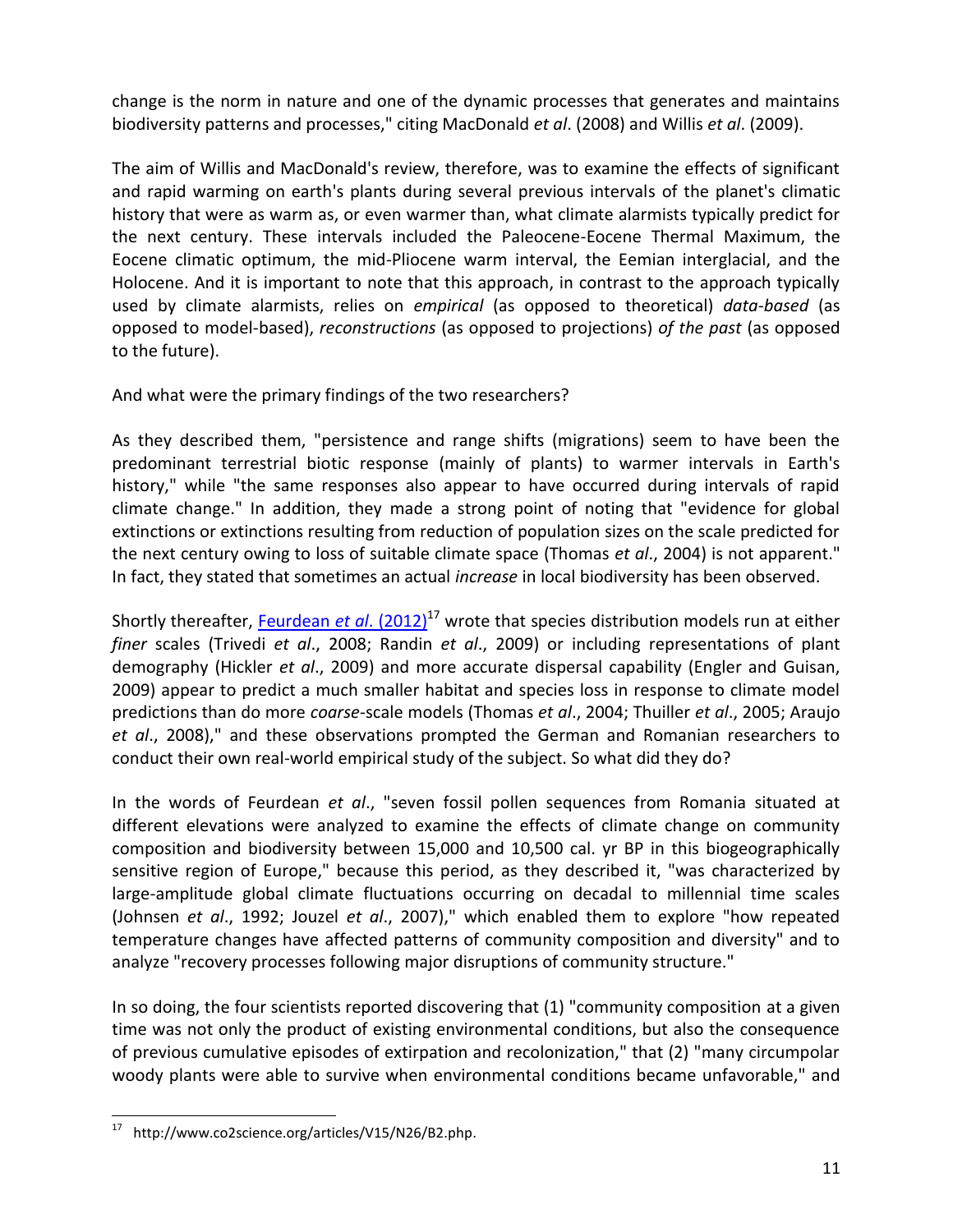that (3) "these populations acted as sources when the climate became more favorable again," which behavior, in their words, "is in agreement with modeling results at the local scale, predicting the persistence of suitable habitats and species survival within large-grid cells in which they were predicted to disappear by coarse-scale models."

The findings of Feurdean *et al*. thus contribute to those of the growing number of studies that have demonstrated the shortcomings of climate-alarmist-approved "climate envelope" models of both vegetation and animal responses to rising temperatures, which models are used by climate alarmists to predict *massive species extinctions* as a result of the "unprecedented" CO2 induced global warming predicted by equally deficient *climate* models. Clearly, these two "wrongs" do *not* make a "right."

Most recently, [Dobrowski](http://www.co2science.org/articles/V16/N19/EDIT.php) *et al.* (2013)<sup>18</sup> wrote that "anthropogenic climate change is considered a threat to ecosystem services and to global biodiversity because of its magnitude, the potential for novel climatic conditions (Williams *et al*., 2007), and the rate at which it is occurring (Parmesan and Yohe, 2003; Montoya and Rafaelli, 2010)," but they stated that "species have always been subject to changing climatic regimes and have responded through adaptation (Davis and Shaw, 2001; Hoffman and Sgro, 2011), changes in phenology (Cleland *et al*., 2007), range shifts (Davis and Shaw, 2001), and the use of climate refugia (Dobrowski, 2011;

Hampe and Jump, 2011)." In addition, they indicated that "the fossil record suggests that widespread extinctions of plant species were rare during periods of rapid warming (~2- 10°C/century) such as the Pleistocene-Holocene transition (Willis and MacDonald, 2011), noting that instead of species disappearing, "ecological turnover and range shifts were common responses to rapid climate changes of the past (Botkin *et al*., 2010; Hof *et al*., 2011; Willis and MacDonald, 2011)."

Delving into the subject in more detail, the seven U.S. scientists assessed "climate velocity (both climate displacement rate and direction) for minimum temperature,

**Earth's plants have many ways of adjusting to changes in various climatic elements in addition to their ability to move from places of rising warmth to somewhat cooler habitats; and, therefore, they are likely to be around a whole lot longer than many climate-alarmist publications have predicted.**

actual evapotranspiration, and climatic water deficit over the contiguous U.S. during the 20th century (1916-2005)." And in doing so, they discovered "a complex picture of the climate in the contiguous U.S.," where "velocity vectors vary regionally, show variable and opposing directions among the variables considered, and shift direction through time."

 $\overline{a}$ http://www.co2science.org/articles/V16/N19/EDIT.php.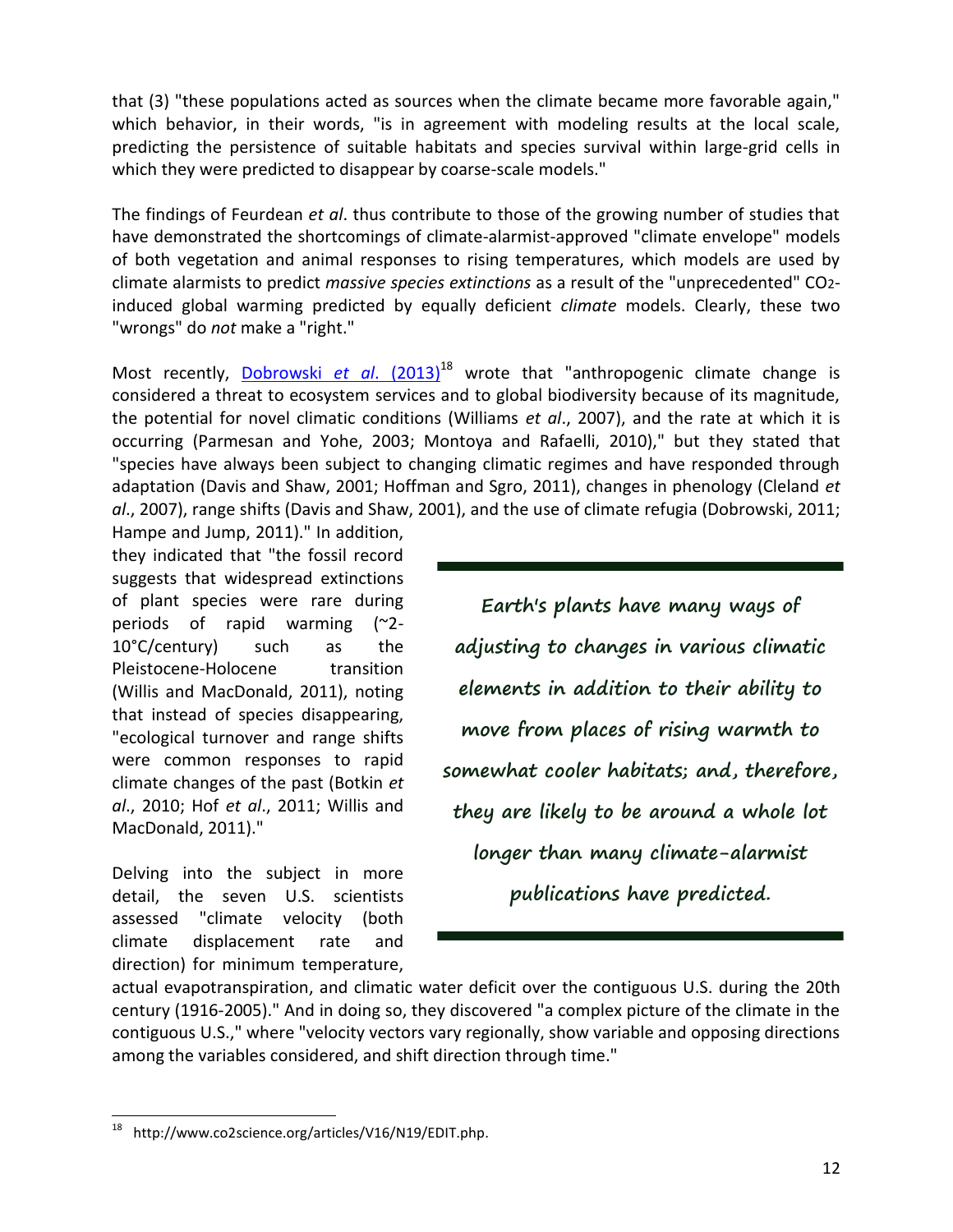As examples of these diverse findings, Dobrowski *et al*. reported that: (1) "Tmin vectors calculated over decadal and century scales demonstrate complex dynamics (e.g. northerly and southerly directions, direction reversal through time) that vary regionally," that (2) "climate displacement vectors for metrics of the water balance were predominantly oriented toward the west and south, showing regional variability," and that (3) "divergent climate vectors between temperature and water balance may help explain why roughly 10-30% of species assessed in previous climate change studies have not shifted their ranges whereas nearly 25% of species have shifted their ranges in a direction counter to expectations (Parmesan and Yohe, 2003; Chen *et al*., 2011; Crimmins *et al*., 2011)."

These results, in Dobrowski *et al*.'s estimation, "suggest that the expectation of poleward and upward shifts associated with all taxa, previously referred to as a 'globally coherent fingerprint' (Parmesan and Yohe, 2003), may be derived from an oversimplification of the climate dynamics that have been observed over the 20th century." In fact, they concluded that their findings implied that "a more full understanding of changes in multiple climatic factors, in addition to temperature, may help explain unexpected or conflicting observational evidence of climatedriven species range shifts." And in light of these developments, Dobrowski *et al*. additionally suggested that "moving away from viewing climate as simple monotonic changes in temperature is a necessary step in advancing our understanding of how species have and will respond to climate shifts," *and* one could add, how they have been able to largely avoid massive extinctions of the type that climate alarmists typically predict for them if the world continues to warm as their models say it will.

Clearly, it would appear from the findings discussed above that Earth's plants have many ways of adjusting to changes in various climatic elements in addition to their ability to move from places of rising warmth to somewhat cooler habitats; and, therefore, they are likely to be around a whole lot longer than many climate-alarmist publications have predicted.

## **REFERENCES**

Allen, J.R.M., Brandt, U., Brauer, A., Hubberten, H.-W., Huntley, B., Keller, J., Kraml, M., Mackensen, A., Mingram, J., Negendank, J.F.W., Nowaczyk, N.R., Oberhansli, H., Watts, W.A., Wulf, S. and Zolitschka, B. 1999. Rapid environmental changes in southern Europe during the last glacial period. *Nature* **400**: 740-743.

Alsos, I.G., Eidesen, P.B., Ehrich, D., Skrede, I., Westergaard, K., Jacobsen, G.H., Landvik, J.Y., Taberlet, P. and Brochmann, C. 2007. Frequent long-distance plant colonization in the changing Arctic. *Science* **316**: 1606-1609.

Araujo, M.B., Nogues-Bravo, D., Reginster, I., Rounsevell, M. and Whittaker, R.J. 2008. Exposure of European biodiversity to changes in human-induced pressures. *Environmental Science and Policy* **11**: 38-45.

Birks, H.H. 2008. The late-quaternary history of arctic and alpine plants. *Plant Ecology and Diversity* **1**: 135-146.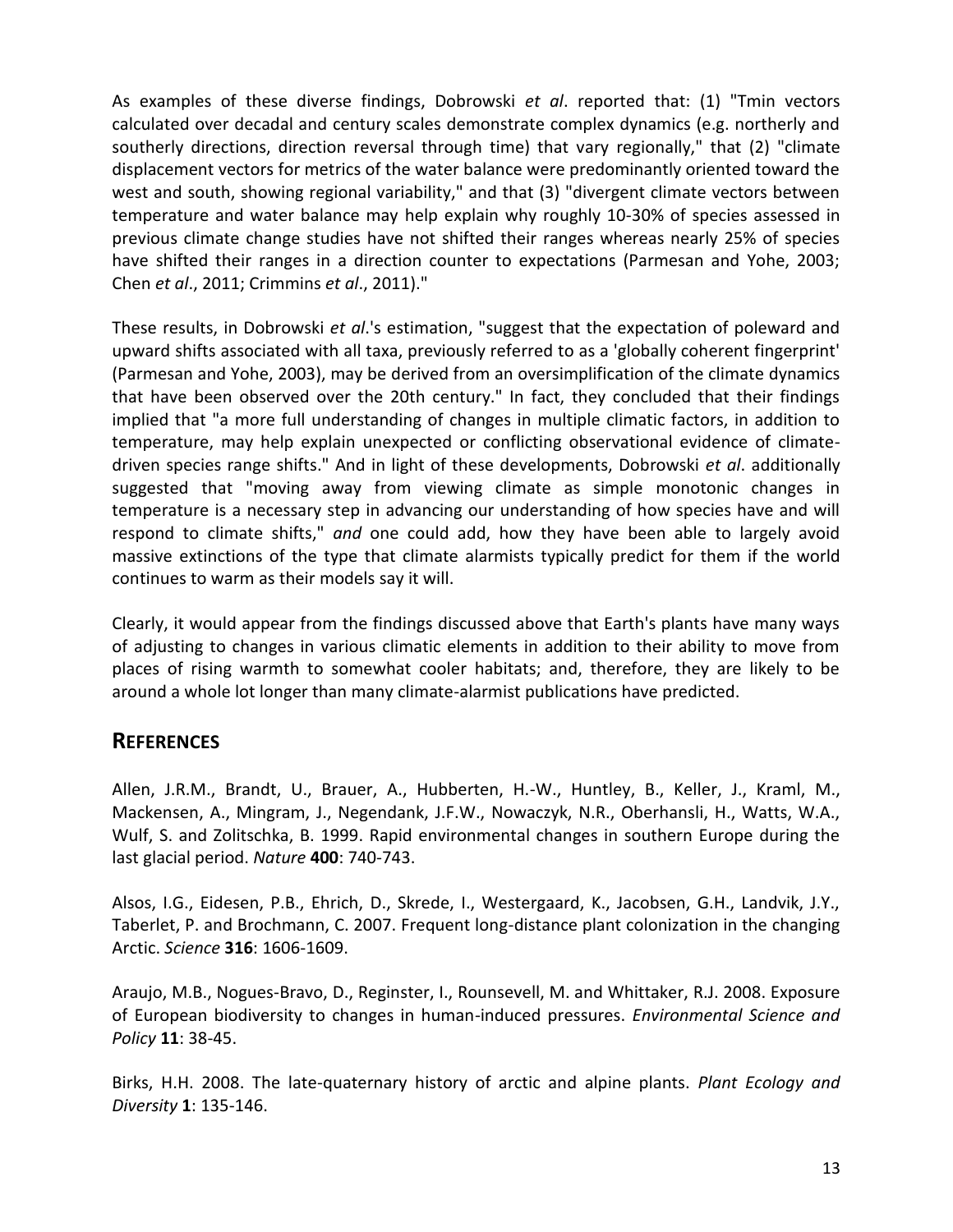Camenisch, M. 2002. Veranderungen der Gipfelflora im Bereich des Schweizerischen Nationalparks: Ein Vergleich uber die letzen 80 Jahre. *Jahresber nat forsch Ges Graubunden* **111**: 27-37.

Cannariato, K.G., Kennett, J.P. and Behl, R.J. 1999. Biotic response to late Quaternary rapid climate switches in Santa Barbara Basin: Ecological and evolutionary implications. *Geology* **27**: 63-66.

Cowling, S.A. and Sage, R.F. 1998. Interactive effects of low atmospheric CO2 and elevated temperature on growth, photosynthesis, and respiration in *Phaseolus vulgaris*. *Plant, Cell and Environment* **21**: 427-435.

Cowling, S.A. and Sykes, M.T. 1999. Physiological significance of low atmospheric CO2 for plantclimate interactions. *Quaternary Research* **52**: 237-242.

Engler, R. and Guisan, A. 2009. MIGCLIM: predicting plant distribution and dispersal in a changing climate. *Diversity and Distributions* **15**: 590-601.

Erschbamer, B., Kiebacher, T., Mallaun, M. and Unterluggauer, P. 2009. Short-term signals of climate change along an altitudinal gradient in the South Alps. *Plant Ecology* **202**: 79-89.

Feurdean, A., Tamas, T., Tantau, I. and Farcas, S. 2012. Elevational variation in regional vegetation responses to late-glacial climate changes in the Carpathians. *Journal of Biogeography* **39**: 258-271.

Grabherr, G., Gottfried, M. and Pauli, H. 1994. Climate effects on mountain plants. *Nature* **369**: 448.

Guisan, A. and Thuiller, W. 2005. Predicting species distribution: offering more than simple habitat models. *Ecology Letters* **8**: 993-1009.

Hickler, T., Fronzek, S., Araujo, M.B., Schweiger, O., Thuiller, W. and Sykes, M.T. 2009. An ecosystem-model-based estimate of changes in water availability differs from water proxies that are commonly used in species distribution models. *Global Ecology and Biogeography* **18**: 304-313.

Hofer, H.R. 1992. Veranderungen in der Vegetation von 14 Gipfeln des Berninagebietes zwischen 1905 und 1985. *Ber. Geobot. Inst. Eidgenoss. Tech. Hochsch. Stift. Rubel Zur* **58**: 39-54.

Holzinger, B., Hulber, K., Camenisch, M. and Grabherr, G. 2008. Changes in plant species richness over the last century in the eastern Swiss Alps: elevational gradient, bedrock effects and migration rates. *Plant Ecology* **195**: 179-196.

Johnsen, S.J., Clausen, H.B., Dansgaard, W., Fuhrer, K., Gundestrup, N., Hammer, C.U., Iversen, P., Jouzel, J., Stauffer, B. and Steffensen, J.P. 1992. Irregular glacial interstadials recorded in a new Greenland ice core. *Nature* **359**: 311-313.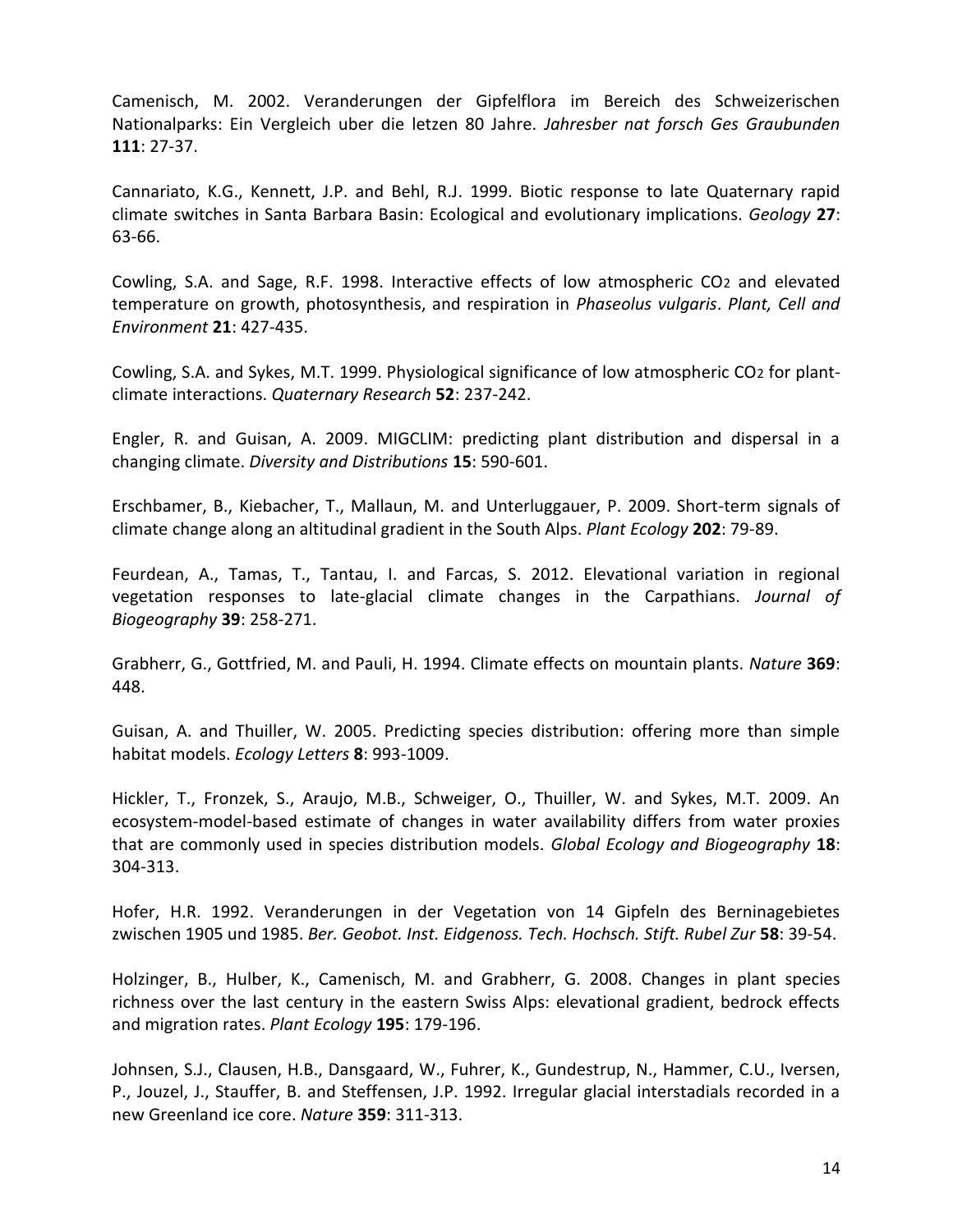Jouzel, J., Stievenard, M., Johnsen, S.J., Landais, A., Masson-Delmotte, V., Sveinbjornsdottir, A., Vimeux, F., von Grafenstein, U. and White, J.W.C. 2007. The GRIP deuterium-excess record. *Quaternary Science Reviews* **26**: 1-17.

Keller, F., Kienast, F. and Beniston, M. 2000. Evidence of response of vegetation to environmental change on high-elevation sites in the Swiss Alps. *Regional Environmental Change* **1**: 70-77.

Kelly, A.E. and Goulden, M.L. 2008. Rapid shifts in plant distribution with recent climate change. *Proceedings of the National Academy of Sciences, USA* **105**: 11,823-11,826.

Klanderud, K. and Birks, H.J.B. 2003. Recent increases in species richness and shifts in altitudinal distributions of Norwegian mountain plants. *Holocene* **13**: 1-6.

Kullman, L. 2002. Rapid recent range-margin rise of tree and shrub species in the Swedish Scandes. *Journal of Ecology* **90**: 68-77.

Kullman, L. 2007. Long-term geobotanical observations of climate change impacts in the Scandes of West-Central Sweden. *Nordic Journal of Botany* **24**: 445-467.

Kullman, L. 2010a. One century of treeline change and stability - experiences from the Swedish Scandes. *Landscape Online* **17**: 1-31.

Kullman, L. 2010b. A richer, greener and smaller alpine world - review and projection of warming-induced plant cover change in the Swedish Scandes. *Ambio* **39**: 159-169.

Kullman, L. 2010c. Alpine flora dynamics -- a critical review of responses to climate change in the Swedish Scandes since the early 1950s. *Nordic Journal of Botany* **28**: 398-408.

Lacoul, P. and Freedman, B. 2006. Recent observation of a proliferation of *Ranunculus trichophyllus* Chaix. in high-altitude lakes of Mount Everest Region. *Arctic, Antarctic and Alpine Research* **38**: 394-398.

Le Roux, P.C. and McGeoch, M.A. 2008. Rapid range expansion and community reorganization in response to warming. *Global Change Biology* **14**: 2950-2962.

MacDonald, G.M., Bennett, K.D., Jackson, S.T., Parducci, L., Smith, F.A., Smol, J.P. and Willis, K.J. 2008. Impacts of climate change on species, populations and communities: palaeobiogeographical insights and frontiers. *Progress in Physical Geography* **32**: 139-172.

Pauli, H., Gottfried, M. and Grabherr, G. 2001. High summits of the Alps in a changing climate. The oldest observation series on high mountain plant diversity in Europe. In: Walther, G.R., Burga, C.A. and Edwards, P.J. (Eds.) *Fingerprints of Climate Change - Adapted Behaviour and Shifting Species Ranges*. Kluwer Academic Publisher, New York, New York, USA, pp. 139-149.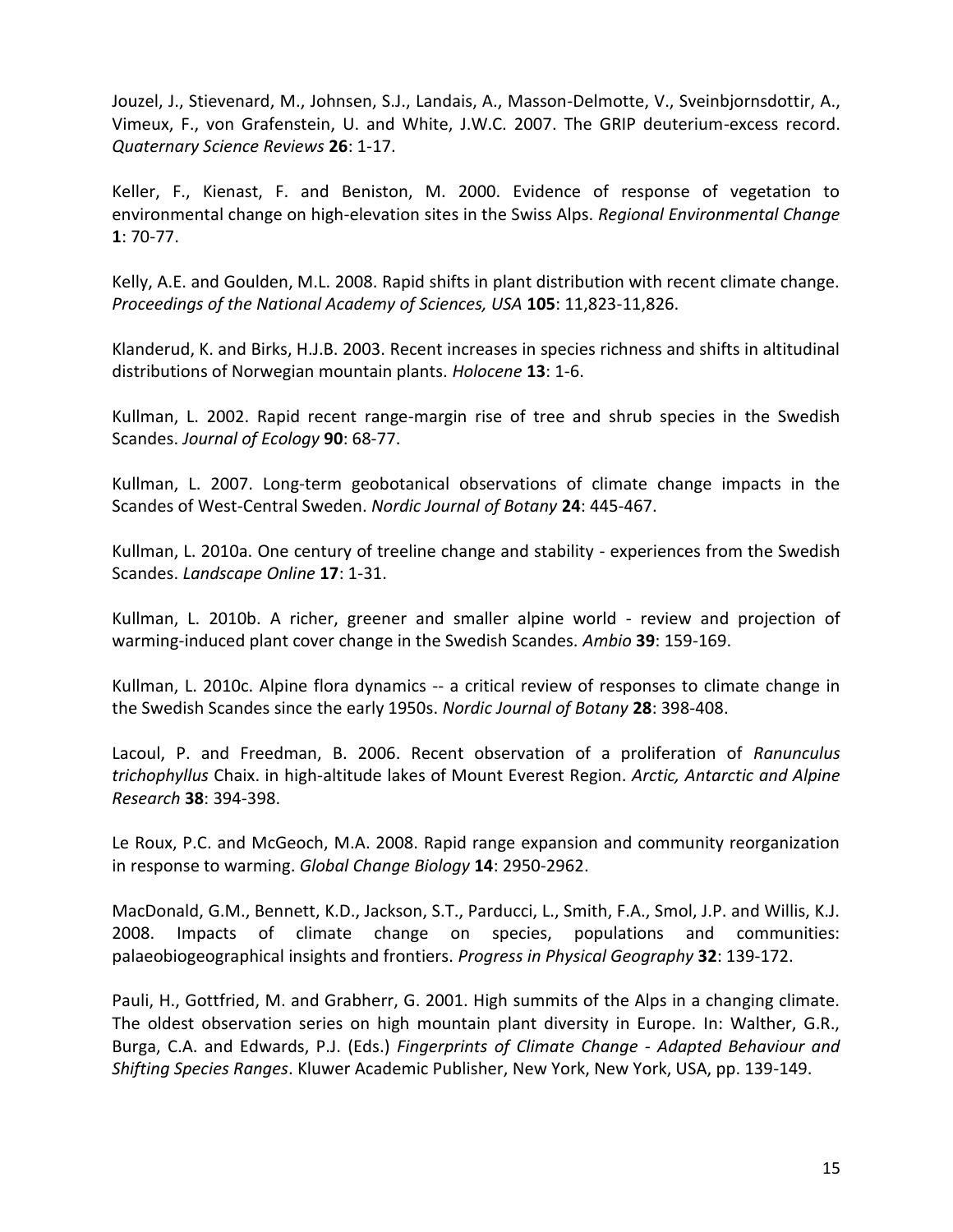Pauli, H., Gottfried, M., Reiter, K., Klettner, C. and Grabherr, G. 2007. Signals of range expansions and contractions of vascular plants in the high Alps: Observations (1994-2004) at the GLORIA master site Schrankogel, Tyrol, Austria. *Global Change Biology* **13**: 147-156.

Randin, C., Engler, R., Normans, S., Zappa, M., Zimmermann, N.E., Perman, P.B., Vittoz, P., Thuiller, W. and Guisan, A. 2009. Climate change and plant distribution: local models predict high-elevation persistence. *Global Change Biology* **15**: 1557-1569.

Rubel, E. 1912. *Pflanzengeographische Monographie des Berninagebietes*. Engelmann, Leipzig, DE.

Sgro, C.M., Lowe, A.J. and Hoffmann, A.A. 2010. Building evolutionary resilience for conserving biodiversity under climate change. *Evolutionary Applications* **4**: 326-337.

Stocklin, J., Kuss, P. and Pluess, A.R. 2009. Genetic diversity, phenotypic variation and local adaptation in the alpine landscape: case studies with alpine plant species. *Botanica Helvetica* **119**: 125-133.

Theurillat, J.-P. and Guisan, A. 2001. Potential impacts of climate change on vegetation in the European Alps: A review. *Climatic Change* **50**: 77-109.

Thomas, C.D., Cameron, A., Green, R.E., Bakkenes, M., Beaumont, L.J., Collingham, Y.C., Barend, F., Erasmus, N., Ferreira de Siqueira, M., Grainger, A., Hannah, L., Hughes, L., Huntley, B., van Jaarsveld, A.S., Midgley, G.F., Miles, L., Ortega-Huerta, M.A., Peterson, A.T., Phillips, O.L. and Williams, S.E. 2004. Extinction risk from climate change. *Nature* **427**: 145-148.

Thuiller, W., Lavorel, S., Araujo, M.B., Sykes, M.T. and Prentice, I.C. 2005. Climate change threats to plant diversity in Europe. *Proceedings of the National Academy of Sciences USA* **102**: 8245-8250.

Trivedi, M.R., Berry, P.M., Morecroft, M.D. and Dawson, T.P. 2008. Spatial scale affects bioclimate model projections of climate change impacts on mountain plants. *Global Change Biology* **14**: 1089-1103.

Vegas-Vilarrubia, T., Rull, V., Montoya, E. and Safont, E. 2011. Quaternary palaeoecoloogy and nature conservation: a general review with examples from the neotropics. *Quaternary Science Reviews* **30**: 2361-2388.

Virtanen, R., Eskelinen, A. and Gaare, E. 2003. Long-term changes in alpine plant communities in Norway and Finland. In: Nagy, L., Grabherr, G., Korner, C. and Thompson, D.B.A. (Eds.), *Alpine Biodiversity in Europe*. Springer, Berlin, Germany, pp. 411-422.

Walther, G.R. 2003. Plants in a warmer world. *Perspectives in Plant Ecology, Evolution and Systematics* **6**: 169-185.